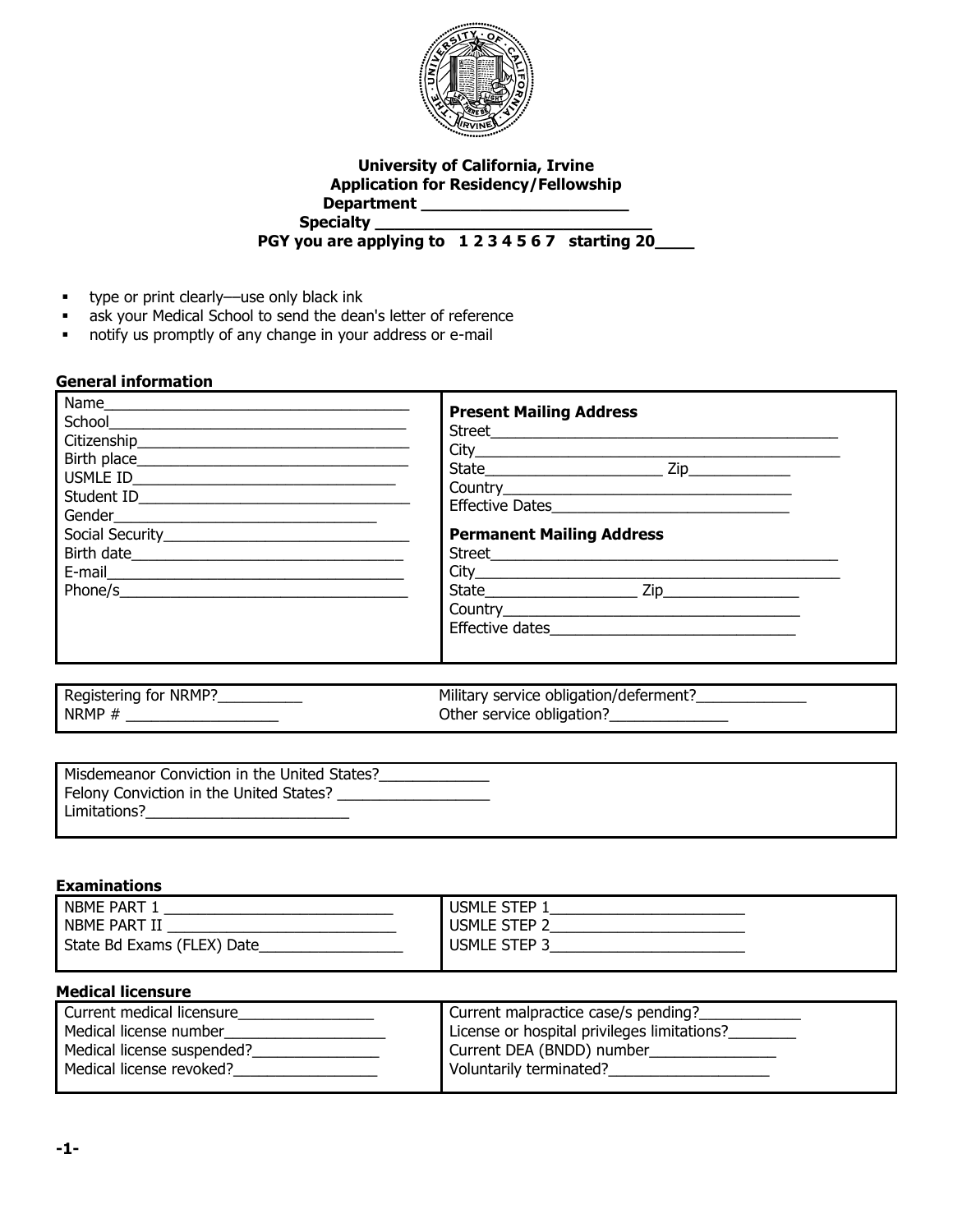| ACLS:                       | <b>Expiration Date:</b> |
|-----------------------------|-------------------------|
| PALS:                       | <b>Expiration Date:</b> |
| <b>Board Certification:</b> |                         |

## **Education Commission for Foreign Medical Graduate Certification**

| ECFMG?<br>Are you<br>certified<br>by the ECF | ECFMG certificate number | VISA<br>type |
|----------------------------------------------|--------------------------|--------------|
|                                              |                          |              |

## **State Medical Licenses**

| $\tau_{V\text{p}e}$ | Number | <b>State</b> | Exp.<br>Date |
|---------------------|--------|--------------|--------------|
|                     |        |              |              |
|                     |        |              |              |
|                     |        |              |              |

# **Medical Education**

| Institution and location | Dates attended | Degree | Date of degree |
|--------------------------|----------------|--------|----------------|
|                          |                |        |                |
|                          |                |        |                |
|                          |                |        |                |
|                          |                |        |                |
|                          |                |        |                |
|                          |                |        |                |
|                          |                |        |                |
|                          |                |        |                |

# Medical School Honors/Awards-(use back if necessary)

# **Membership in Honorary/Professional Societies**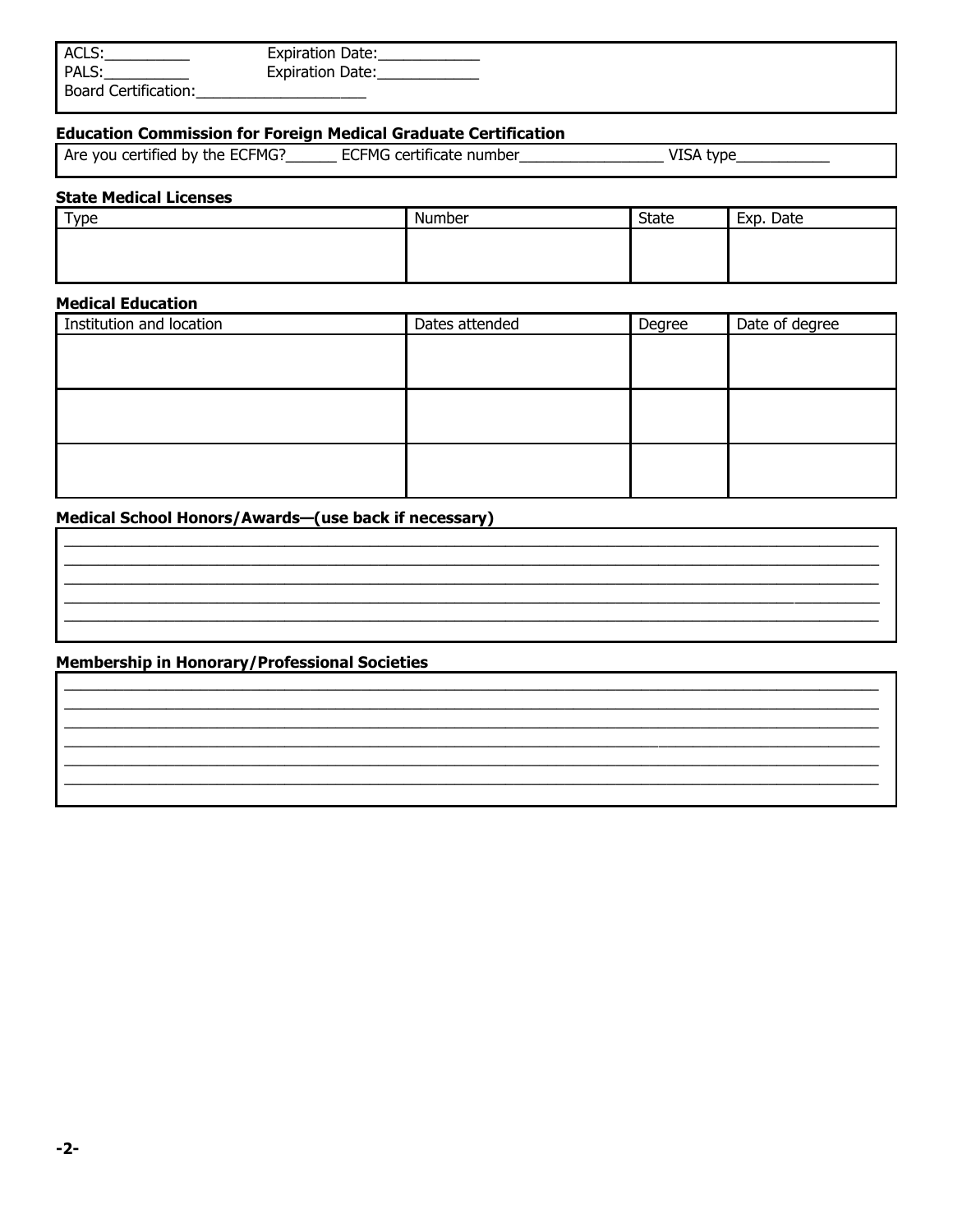# **Graduate Education**

| Institution and location | Dates<br>attended | Degree | Date of degree | Field of Study |
|--------------------------|-------------------|--------|----------------|----------------|
|                          |                   |        |                |                |
|                          |                   |        |                |                |
|                          |                   |        |                |                |

# **Undergraduate Education**

| Institution and location | Dates<br>attended | Degree | Date of degree | Field of Study |
|--------------------------|-------------------|--------|----------------|----------------|
|                          |                   |        |                |                |
|                          |                   |        |                |                |
|                          |                   |        |                |                |

# **Current/Prior Training**

| Institution, Location & | Program  | Program    | Dates    | Month(s) | Discipline |
|-------------------------|----------|------------|----------|----------|------------|
| <b>Training Type</b>    | Director | Supervisor | Attended |          |            |
|                         |          |            |          |          |            |
|                         |          |            |          |          |            |
|                         |          |            |          |          |            |
|                         |          |            |          |          |            |
|                         |          |            |          |          |            |
|                         |          |            |          |          |            |
|                         |          |            |          |          |            |
|                         |          |            |          |          |            |
|                         |          |            |          |          |            |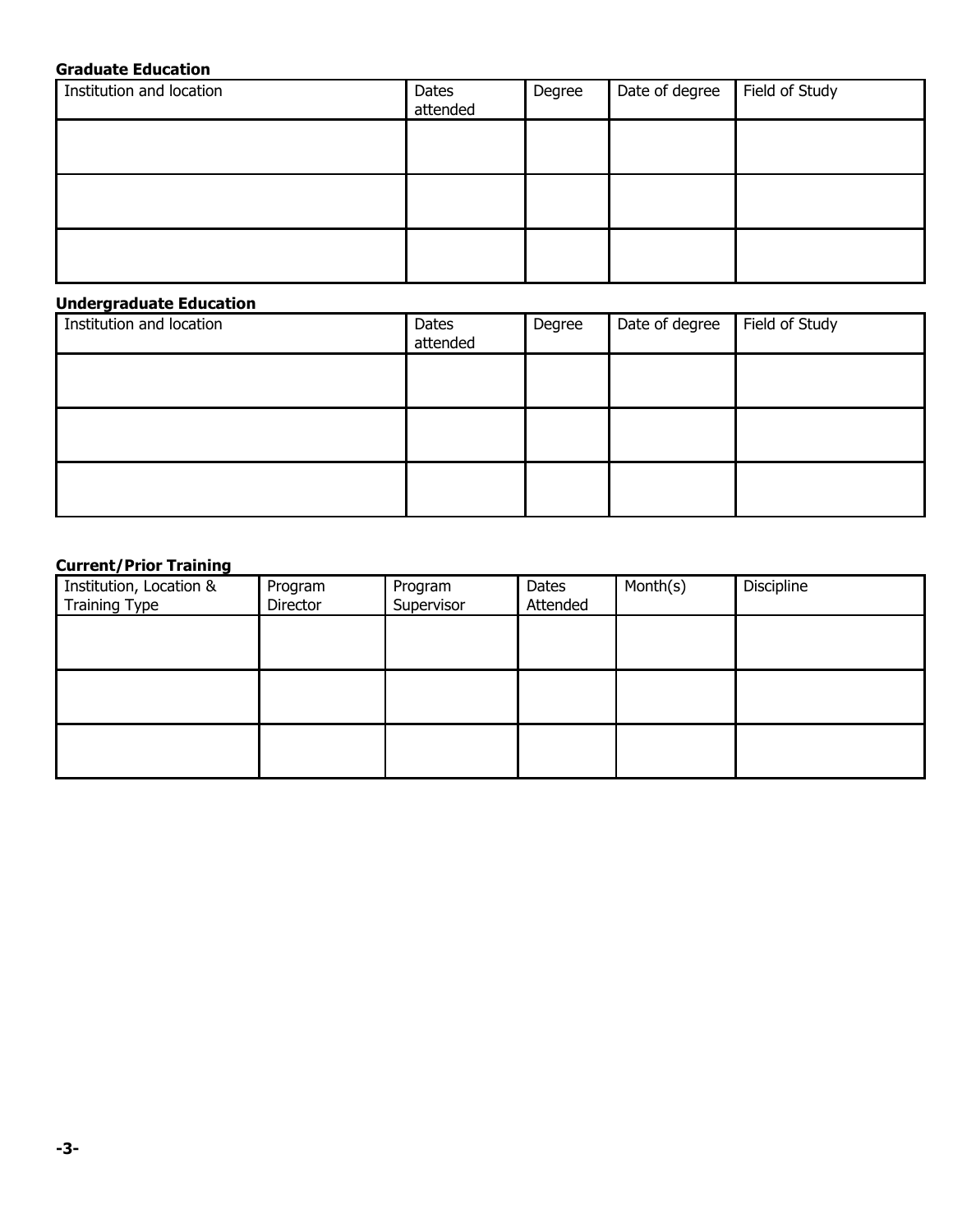## **Experience**

| Experience              | Organization &<br>Location | Position | <b>Dates</b> | Supervisor | Avg. Hrs/Wk |
|-------------------------|----------------------------|----------|--------------|------------|-------------|
|                         |                            |          |              |            |             |
|                         |                            |          |              |            |             |
| Reason for Leaving:     |                            |          |              |            |             |
|                         |                            |          |              |            |             |
| Experience              | Organization &<br>Location | Position | <b>Dates</b> | Supervisor | Avg. Hrs/Wk |
| Description:___________ |                            |          |              |            |             |
|                         |                            |          |              |            |             |
| Reason for Leaving:     |                            |          |              |            |             |
|                         |                            |          |              |            |             |
| Experience              | Organization &<br>Location | Position | Dates        | Supervisor | Avg. Hrs/Wk |
| Description:            |                            |          |              |            |             |
|                         |                            |          |              |            |             |
| Reason for Leaving:     |                            |          |              |            |             |
|                         |                            |          |              |            |             |
| Experience              | Organization &<br>Location | Position | Dates        | Supervisor | Avg. Hrs/Wk |
|                         |                            |          |              |            |             |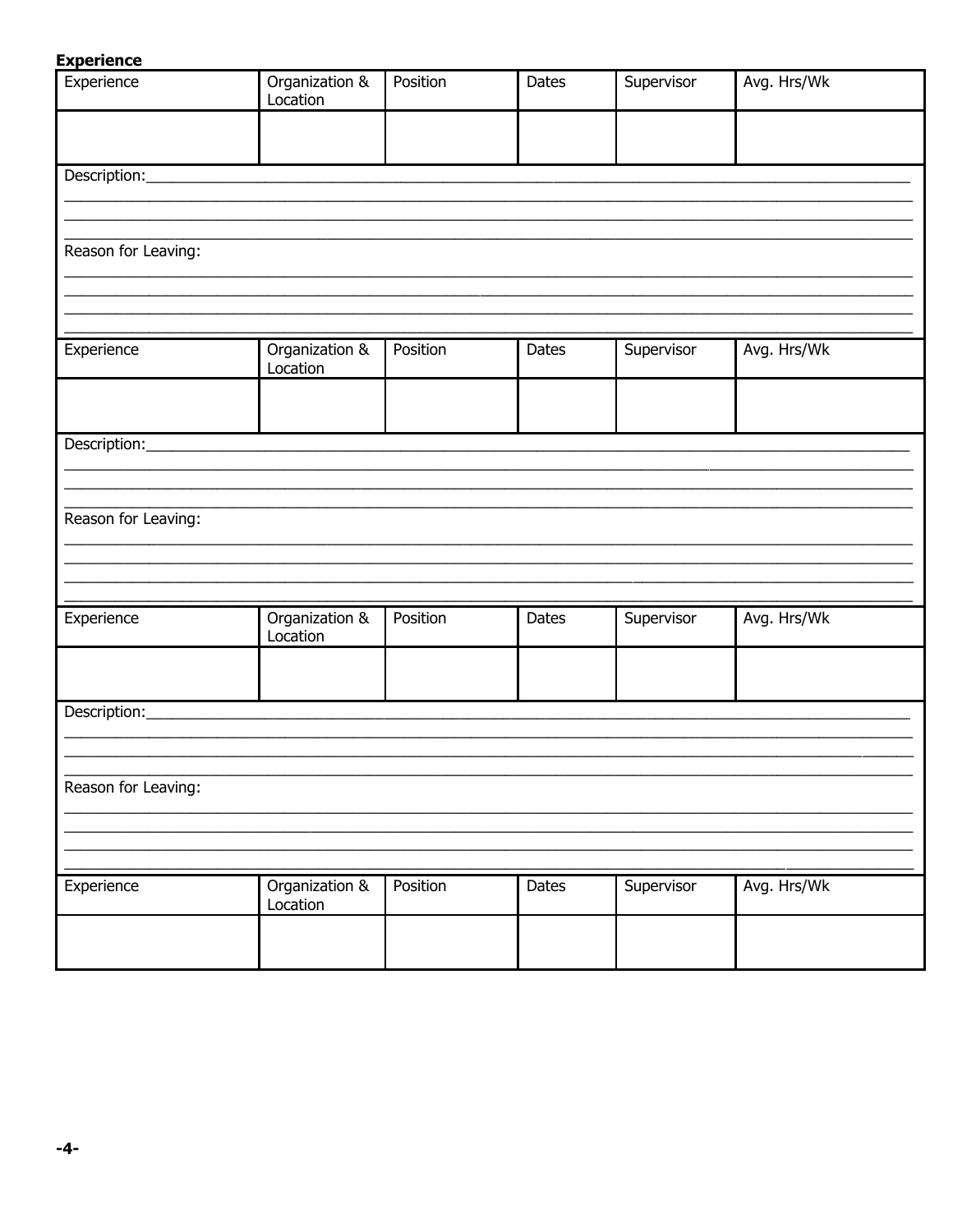| Reason for Leaving: |                |          |              |            |             |
|---------------------|----------------|----------|--------------|------------|-------------|
|                     |                |          |              |            |             |
|                     |                |          |              |            |             |
|                     |                |          |              |            |             |
|                     |                |          |              |            |             |
| Experience          | Organization & | Position | <b>Dates</b> | Supervisor | Avg. Hrs/Wk |
|                     | Location       |          |              |            |             |
|                     |                |          |              |            |             |
|                     |                |          |              |            |             |
|                     |                |          |              |            |             |
|                     |                |          |              |            |             |
|                     |                |          |              |            |             |
|                     |                |          |              |            |             |
| Reason for Leaving: |                |          |              |            |             |
|                     |                |          |              |            |             |
|                     |                |          |              |            |             |
|                     |                |          |              |            |             |
|                     |                |          |              |            |             |
| Experience          | Organization & | Position | <b>Dates</b> | Supervisor | Avg. Hrs/Wk |
|                     | Location       |          |              |            |             |
|                     |                |          |              |            |             |
|                     |                |          |              |            |             |
|                     |                |          |              |            |             |
|                     |                |          |              |            |             |
|                     |                |          |              |            |             |
|                     |                |          |              |            |             |
| Reason for Leaving: |                |          |              |            |             |
|                     |                |          |              |            |             |
|                     |                |          |              |            |             |
|                     |                |          |              |            |             |
|                     |                |          |              |            |             |
| Experience          | Organization & | Position | Dates        | Supervisor | Avg. Hrs/Wk |
|                     | Location       |          |              |            |             |
|                     |                |          |              |            |             |
|                     |                |          |              |            |             |
|                     |                |          |              |            |             |
| Description:        |                |          |              |            |             |
|                     |                |          |              |            |             |
|                     |                |          |              |            |             |
| Reason for Leaving: |                |          |              |            |             |
|                     |                |          |              |            |             |
|                     |                |          |              |            |             |
|                     |                |          |              |            |             |
|                     |                |          |              |            |             |
|                     |                |          |              |            |             |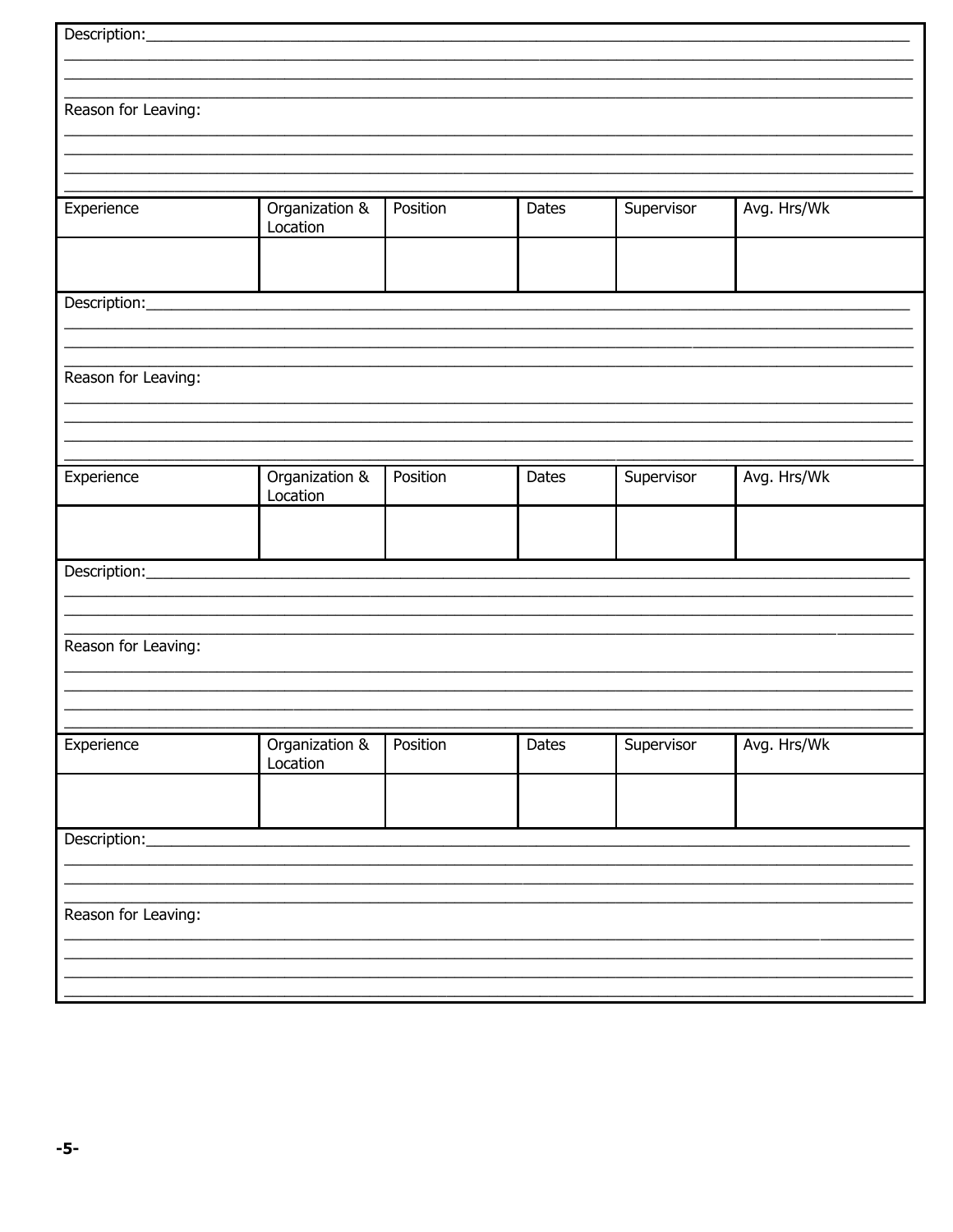# **Language Fluency**

| Language | Language Proficiency | Proficiency Description |
|----------|----------------------|-------------------------|
|          |                      |                         |
|          |                      |                         |
|          |                      |                         |
|          |                      |                         |
|          |                      |                         |
|          |                      |                         |

# Hobbies & Interests

# Other Awards & Accomplishments